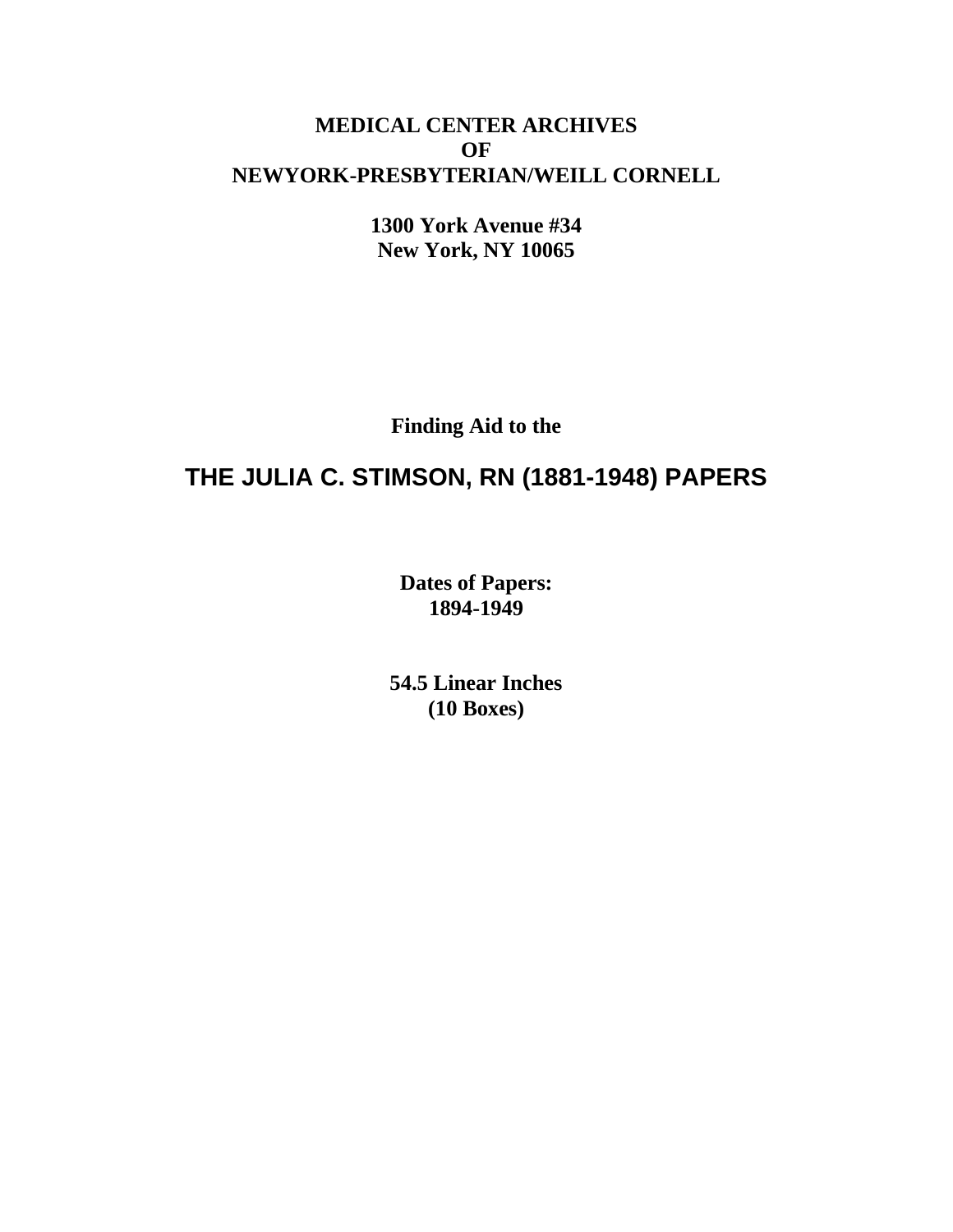## **ABSTRACT:**

Julia C. Stimson graduated from the New York Hospital Training School for Nurses in 1908 and became the first woman to ever receive the rank of Major in the United States Army. She was later promoted to the rank of Colonel after World War II. The Julia C. Stimson, RN Papers contain correspondence, diaries, newspaper clippings, military paperwork, publications, speeches, and artifacts related to her life and career.

## **PROVENANCE:**

The papers of Julia C. Stimson are on indefinite loan to the Medical Center Archives of NewYork-Presbyterian/Weill Cornell Medicine. On September 14, 1986, Dr. Philip Moen Stimson, Julia's brother, signed an agreement with the U.S. Army Medical Department formalizing the loan of memorabilia and personal papers of his sister, which had originally donated to the Army in 1957. On December 9, 1986, four cartons were sent from the Army and placed in temporary storage in New York, NY. In 1974, upon completion of the Stimson Room in the Cornell University Medical College Library, the records were removed from storage and placed in the Medical Center Archives.

In addition to the materials on loan from the Army there are other items included in the collection, which are fully under the purview of the Medical Center Archives. This includes a scrapbook of Julia C. Stimson's Army Nurse Corp Recruitment tour (1942-1944), which was received from the Cornell University Medical College Library.

## **ADMINISTRATIVE/BIOGRAPHICAL NOTE:**

Julia C. Stimson was born in Worcester, Massachusetts on May 26, 1881, into the prestigious family of Rev. Henry Stimson. She attended Brearly School in New York City for her preliminary education and went on to Vassar College, graduating in 1901. In 1908, she received her diploma from the New York Hospital Training School for Nurses and took the position of Superintendent of Nurses at Harlem Hospital. In 1910 Stimson moved to St. Louis, becoming the first Director of the Social Services Department for the Children's Hospital and the Washington University Hospital the next year. In 1913 she was appointed the Superintendent of Nurses for both institutions. She returned to school at Washington University and received her Masters degree in 1917 with the completion of her dissertation on "Compulsory Health Insurance."

On May 15, 1917, Stimson became a member of the Army Nurses Corps and sa iled to Europe as the Chief Nurse of Base Hospital 21, the St. Louis Unit. She was stationed in France and served the Hospital group until April 1918, when she was assigned the duties of the Head of all Nurses associated with the American Red Cross Nurses in France. In December, she also became Director of Nursing Service of the American Expeditionary Forces (AEF) and oversaw the Army Nurses Corps.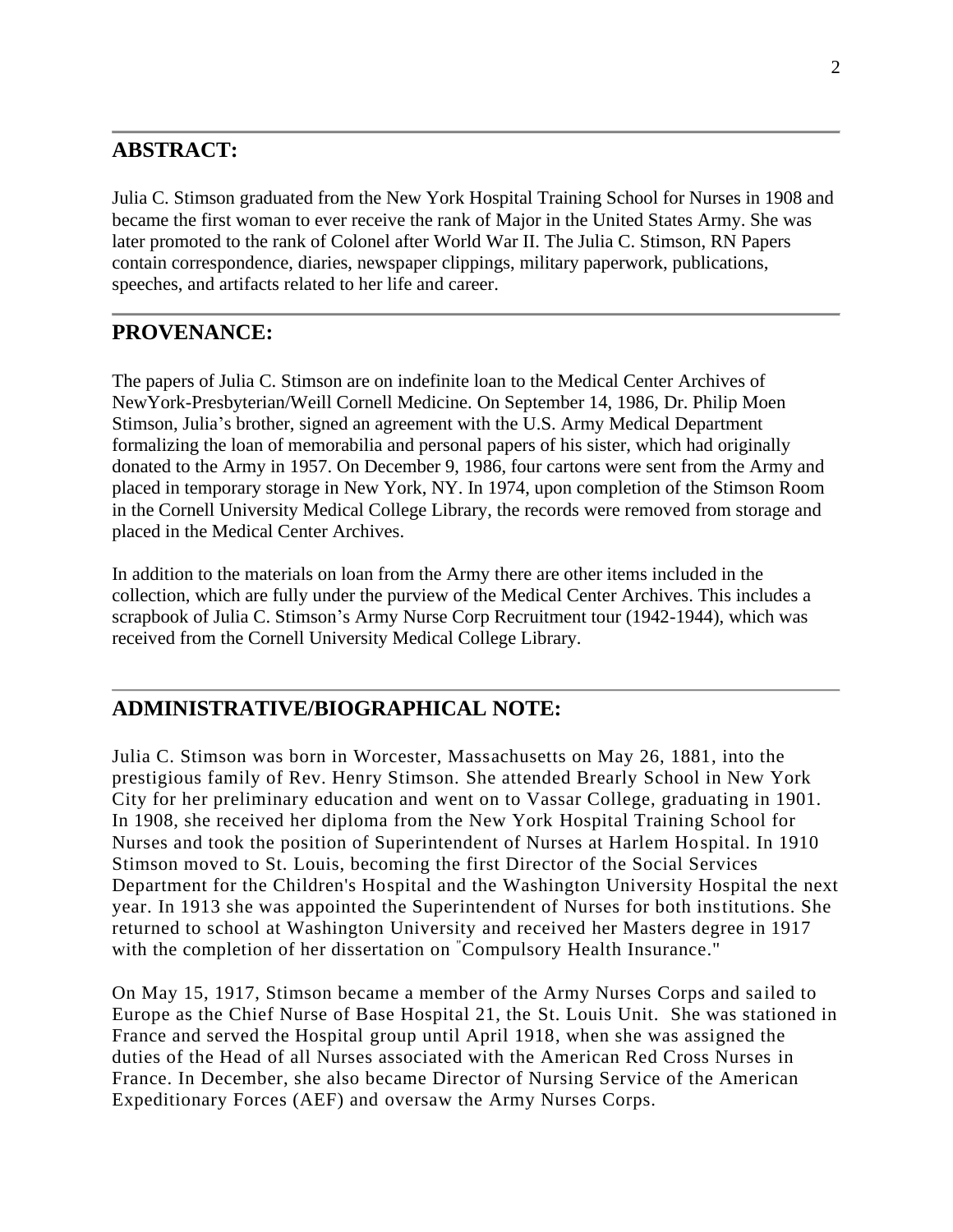Ordered to return to America in July of 1919, Stimson was appointed Acting Superintendent of the Army Nurses Corps (later becoming full superintendent) and Dean of the Army School of Nursing. When Congress amended the National Defense Act in 1920, the amendatory act authorized that the Superintendent of the Nurses Corps have the rank of Major, thus making Major Julia C. Stimson the first woman in the Army of that grade.

Besides being the recipient of many honorary awards and medals for her wartime services (including the American Distinguished Service Medal, British Royal Red Cross, among others), Major Stimson was the author of two books: *The Nurses Handbook of Drugs and Solutions* (1910) and *Finding Themselves- The Letters of an American Army Chief Nurse in a British Hospital in France* (1919). She published numerous articles pertaining to nursing as a career and gave many speeches attempting to resolve the problems and obstacles nurses frequently faced.

Stimson was President of the American Association of University Women, an active member and President of the Alumni Association of Cornell University-New York Hospital School of Nursing, as well as President of the American Women's Association of New York City. She was also a founding member of the Army and Navy Country Club in Washington, D.C.

Major Stimson retired from her post as Dean of the Army School of Nursing in 1933 and as Superintendent of the Corps in 1937. During World War II she returned to duty for a short time to help recruit nurses from around the country to go overseas. She also served as an air-raid warden. She was given the rank of Colonel by an Act of Congress in August 1945.

Colonel Stimson died suddenly in September of 1948.

#### **SCOPE AND CONTENT NOTE:**

The Julia C. Stimson, RN Papers contains correspondence, diaries, newspaper clippings, military paperwork, publications, speeches, and artifacts related to her life and career. Some personal materials from Julia Stimson's early life, such as her childhood bible and college yearbook, as well as items from her time as a nursing school student, such as her report card and dissertation entitled "Compulsory Health Insurance," are also housed within this collection.

The diaries, which span 1908-1948, provide brief glimpses into Stimson's career and personal life. Though the entries are generally short – usually no more than a sentence long - they provide insight into Julia Stimson's daily activities and thoughts.

The personal and official includes letters from family, friends, nursing colleagues, and the U.S. military. Stimson's 1917-1919 correspondence provides first-hand observations about her experiences as a nurse during World War I, and these letters later served as the basis for her book *Finding Themselves- The Letters of an American Army Chief Nurse in a British*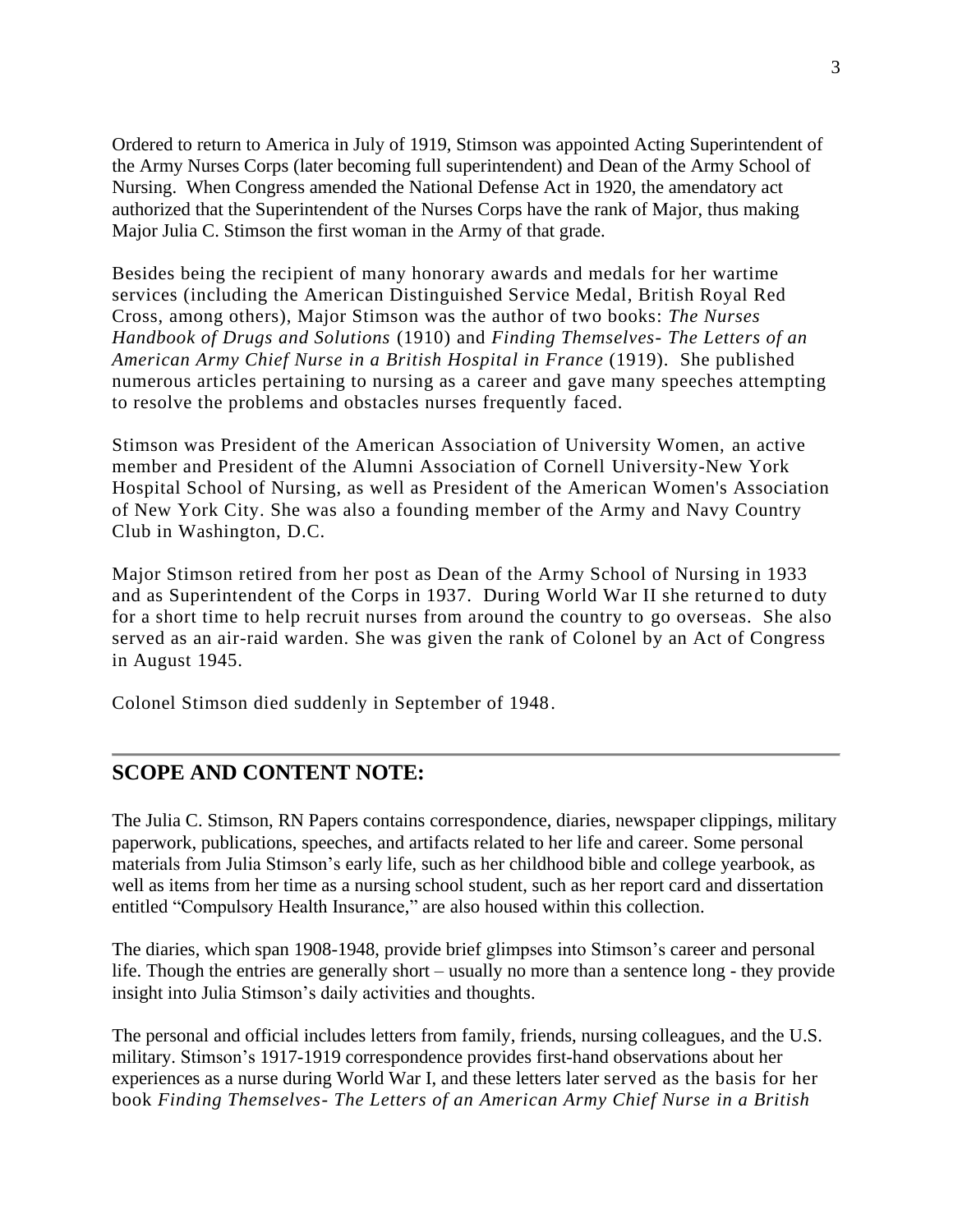*Hospital in France* (1919). The wartime letters from Julia Stimson to her parents also include messages from her brother, Dr. Philip Moen Stimson (Cornell University Medical College, Class of 1914), who also served during World War I and briefly spent time recuperating from a shrapnel injury at Julia's base hospital in France. Julia Stimson's later correspondence focuses strongly upon her publications about nursing, administrative work, and her daily routines. The collection also includes correspondence regarding Julia Stimson's death.

Colonel Stimson was a strong advocate for the nursing profession and her commitment is demonstrated through her many publications and speeches, as well as her membership in several nursing organizations (such as the National Nurses Council for War Service and International Council of Nurses), all of which are documented within the collection. Her work and dedication toward the Army and the Army School of Nursing are displayed in her military portfolio, letters of appointment, medals and awards, the scrapbook of her Army recruitment tour of 1943-1944, official papers, as well as in her wartime correspondence.

The newspaper clippings generally document Colonel Stimson's experience as a nurse during World War I, as well as her many later career achievements, such as book reviews and citation announcements.

Additionally, the collection contains scrapbook materials (mostly photocopies) and a household book she kept during the 1940's detailing her properties, furnishings, and bond purchases. Copies of Colonel Stimson's health records and family wills can also be found within the collection.

Finally, the collection includes a number of artifacts. This includes a sewing box, medals, buttons, various military insignia, ration books, professional cards, and other items presumably collected by or from Julia C. Stimson.

## **ARRANGEMENT:**

The collection's documents have been arranged in alphabetical order by folder title. The artifacts have been placed at the end of the collection in Box 10.

## **CONDITIONS GOVERNING ACCESS:**

Materials containing protected health information (PHI) and personally identifiable information (PII) have been restricted and require additional, advance permissions from the Medical Center Archives to review. Additionally, Julia Stimson's various diaries and her X-Ray are fragile and require advance permission from the Medical Center Archives to view.

## **LANGUAGE OF MATERIAL:**

English, French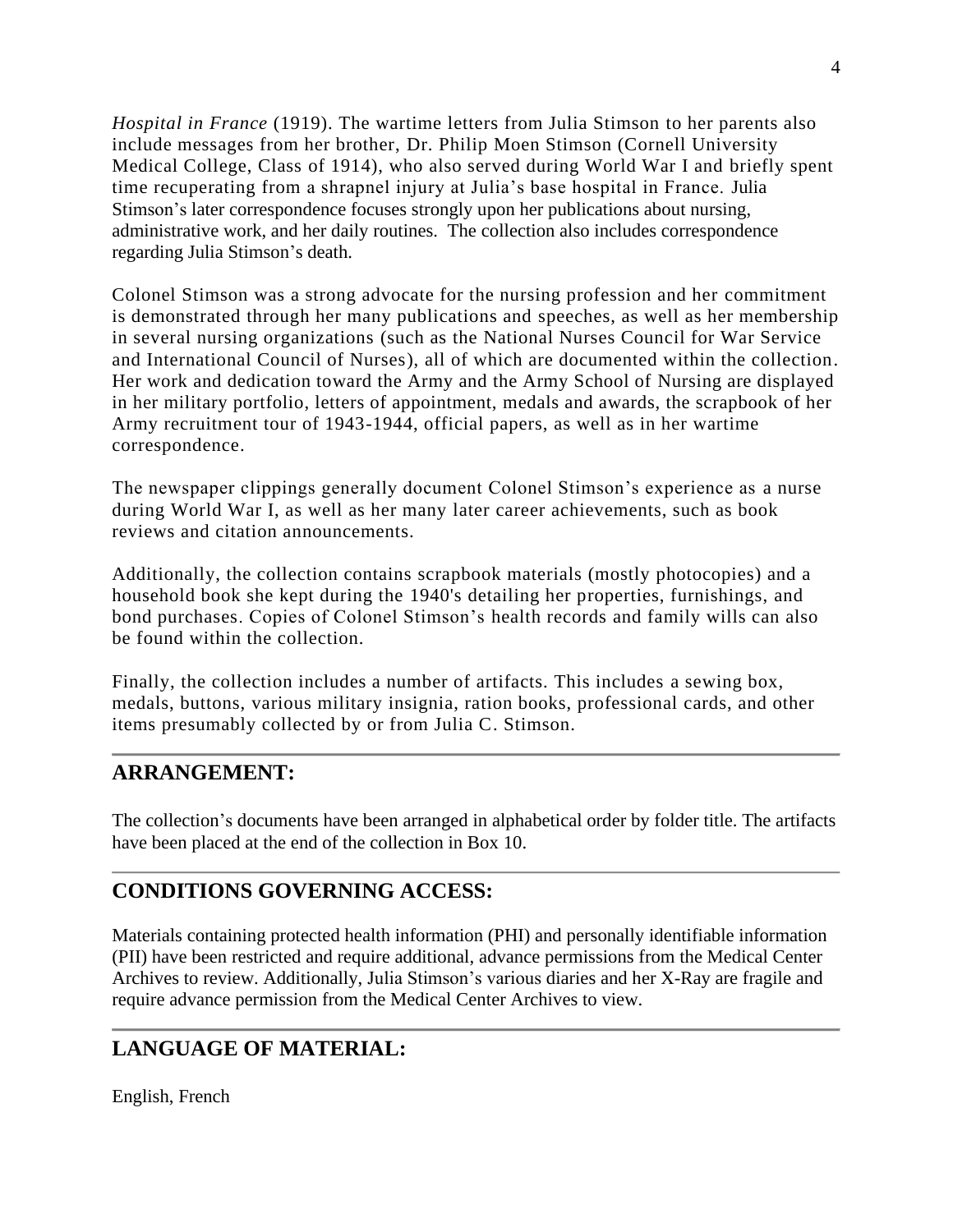#### **PROCESSING NOTE:**

This collection was originally processed in 1974 upon completion of the Stimson Room in the Cornell University Medical College Library by an unknown staff member, after the records were moved from their temporary storage location to the Medical Center Archives.

Medical Archives Assistant Rebecca Snyder reprocessed the collection in 2021, including rehousing the collection, updating the restrictions and Scope and Content note, adding an arrangement note, processing note, language note, restrictions note, and an abstract, and arranging the folders in alphabetical order.

#### **ACCESS POINTS:**

New York Hospital. Training School for Nurses. Alumnae Association Stimson, Philip Moen Stimson, Julia C. (Julia Catherine), 1881-1948 Correspondence World War I, 1914-1918 Nursing

#### **PREFERRED CITATION:**

Item Name or Identification; Box #, Folder #; Julia C. Stimson, RN Papers, 1894-1949 (Medical Center Archives of NewYork-Presbyterian/Weill Cornell, New York, NY).

#### **RELATED MATERIAL:**

The Photograph Collection includes an abundance of photographs and a photographic scrapbook covering Julia C. Stimson's life and career, which were removed from the Julia C. Stimson, RN Papers by Medical Center Archives staff at an earlier, unknown date. The photographs include portraits of Major Stimson in uniform and in civilian clothes, candid photographs of her family and friends both abroad and at home.

#### **CONTENTS LIST:**

**Box 1:** 

**Folder: Description:** 1 Army-Navy Nurses Corps Monument, Arlington National Cemetery, 1937 April-1944 June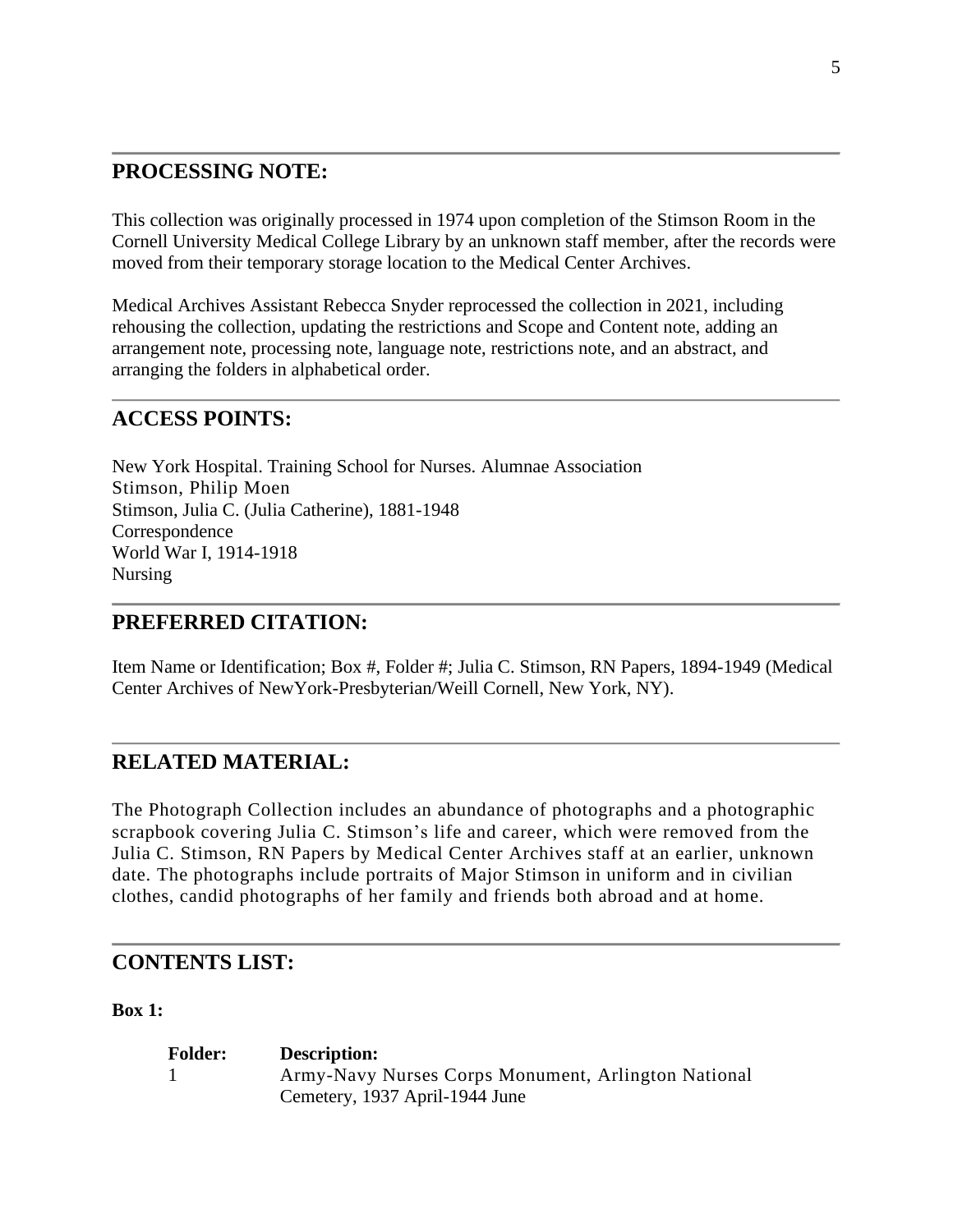| $\overline{2}$ | <b>Biographical Summaries and Correspondence Requesting</b> |
|----------------|-------------------------------------------------------------|
|                | Biographical Information, 1922-1936, 1950 (RESTRICTED-PHI)  |
| 3              | Citations Information/Announcement, 1919, 1939              |
| $\overline{A}$ | Citations, Decorations and Honorary Degree of JCS,          |
|                | 1919-1937                                                   |
| 5              | Class Day Booklet, 1901                                     |
| 6              | Clippings and Documents, undated                            |
| $\overline{7}$ | Clippings, 1920, 1941                                       |
| 8              | Clippings Focusing on Career of JCS and the U.S. Army       |
|                | Nursing Service (photocopies and originals), undated        |
| 9              | Clippings Focusing on Career of JCS and the U.S. Army       |
|                | Nursing Service (photocopies and originals), undated        |
| 10             | Clippings, Poems, etc., 1929-1946, undated                  |
|                | (RESTRICTED-PHI)                                            |
| 11             | Clippings, Postcards, etc., taken from Photograph Files,    |
|                | 1917-1932                                                   |

## **Box 2:**

| Description:                                                             |
|--------------------------------------------------------------------------|
| Clippings Relating to War Service, H.A. Stimson's Death, and JCS,        |
| 1917-1942                                                                |
| College Yearbook, 1901                                                   |
| "Compulsory Health Insurance" - Dissertation, 1917 June                  |
| Correspondence, undated                                                  |
| Correspondence: Julia Stimson to her Father and Mother,<br>ca. 1895-1911 |
| Correspondence between Julia Stimson and Col. Walter D.                  |
| Smith, relative to sale of property in Arlington County, Virginia,       |
| 1925-1938                                                                |
| Correspondence between Julia Stimson and the Curtis                      |
| Publishing Company re: Articles in the Ladies Home Journal,              |
| 1928 September – 1929 April                                              |
| Correspondence from the Rev. Henry A. Stimson to his                     |
| Daughter, Julia Stimson, 1917-1934 (RESTRICTED-PHI)                      |
| Correspondence from France (including the originals used in her          |
| book Finding Themselves), 1918 January- December (Restricted-            |
| PHI)                                                                     |
| Correspondence from France, 7 January-28 July 1919                       |
| (RESTRICTED-PHI)                                                         |
| Correspondence (Official), 1917-1943 (RESTRICTED-PHI)                    |
|                                                                          |

## **Box 3:**

| <b>Folder:</b> | <b>Description:</b>                 |
|----------------|-------------------------------------|
|                | Correspondence: Personal, 1917-1936 |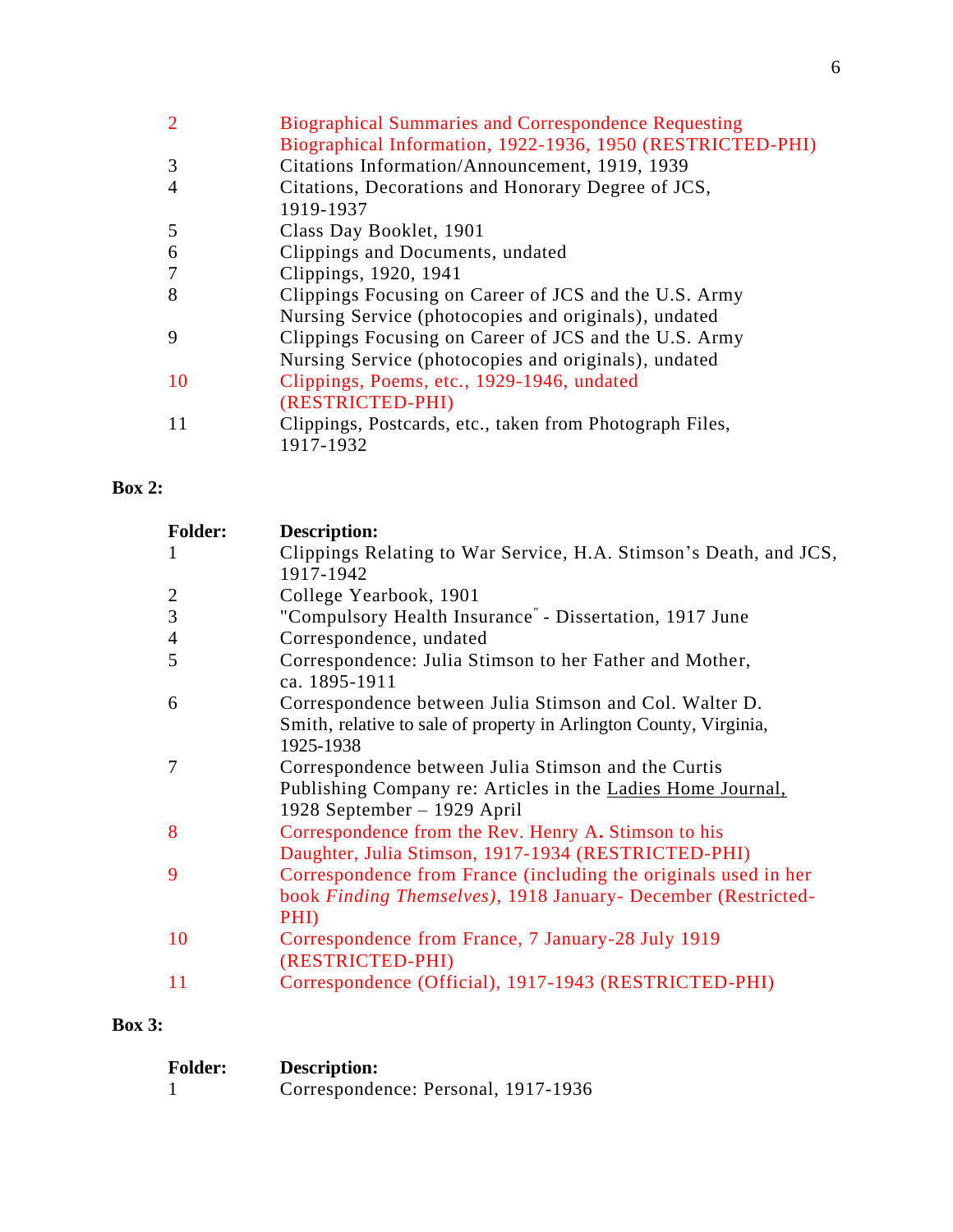| Correspondence regarding Retirement, Recall, and Duty,           |
|------------------------------------------------------------------|
| etc., 1937 May-1948 September (RESTRICTED-PHI)                   |
| Correspondence to family from Julia Stimson,                     |
| 1917 May-December (RESTRICTED-PHI)                               |
| Correspondence to Julia Stimson from Bereaved Relatives          |
| of British Wounded or Killed in World War I, 1917-1918           |
| (RESTRICTED-PHI)                                                 |
| Correspondence used in <i>Finding Themselves</i> and Publication |
| Copies, 1917-1918 (RESTRICTED – PHI)                             |
| Death of Julia Stimson: Correspondence, Telegrams,               |
| Resolutions, Articles, etc., 1948 September-1949 January         |
| (RESTRICTED-PHI)                                                 |
| Diary, 1903-1906                                                 |
| Diary, 1907-1911                                                 |
|                                                                  |

## **Box 4:**

| <b>Folder:</b>          | Description:                      |
|-------------------------|-----------------------------------|
|                         | Diary, 1912-1916                  |
| $\mathcal{D}_{\cdot}$   | Diary, 1917-1921                  |
| 3                       | Diary, 1922-1926                  |
|                         | Diary, 1927-1931 (RESTRICTED-PHI) |
| $\overline{\mathbf{S}}$ | Diary, 1932-1936 (RESTRICTED-PHI) |

## **Box 5:**

| <b>Folder:</b> | Description:                                                                                                                                   |
|----------------|------------------------------------------------------------------------------------------------------------------------------------------------|
|                | Diary, 1937-1941 (RESTRICTED-PHI)                                                                                                              |
|                | Diary, 1942-1946                                                                                                                               |
| 3              | Diary, 1947-1948 (RESTRICTED-PHI)                                                                                                              |
| $\overline{4}$ | Diaries -- Clippings taken from Julia C. Stimson's 'Diaries,<br>1903-1948                                                                      |
|                | Family Wills and Correspondence regarding Legal Matters,<br>1917, 1938-1940, 1948 (RESTRICTED-PHI)                                             |
| 6              | Galley proof for articles entitled "Women in the A.E.F.", by<br>Gladys Moon Jones, Published in Ladies Home Journal,<br>1928-1929              |
|                | Health Records of Julia Stimson including professional paper<br>by E.B. Bronson, M.D and X-Ray, 1903-1943 (RESTRICTED-PHI,<br><b>FRAGILE</b> ) |

#### **Box 6:**

| <b>Folder:</b> | <b>Description:</b>             |
|----------------|---------------------------------|
|                | Holy Bible from Childhood, 1894 |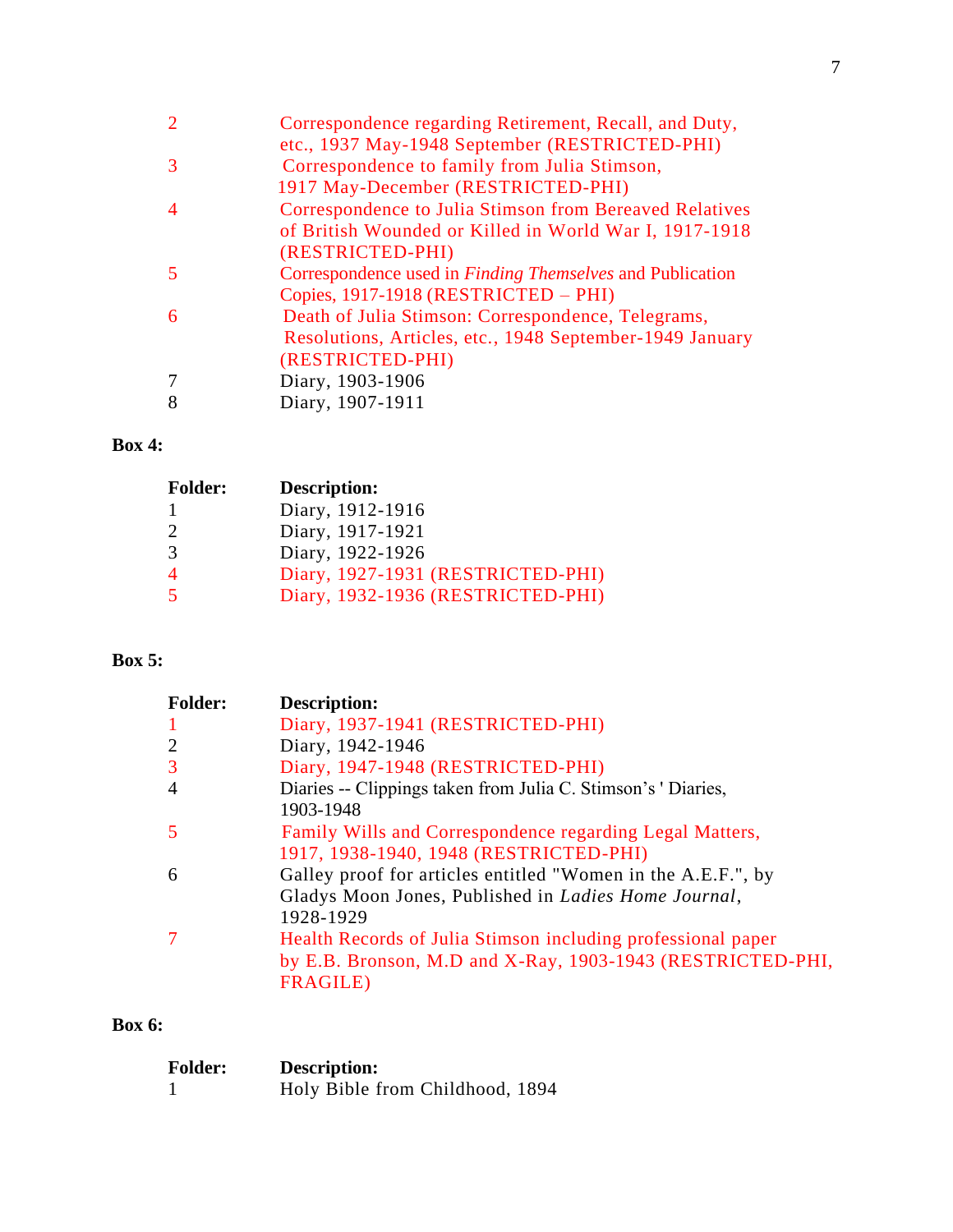| $\mathcal{D}_{\mathcal{L}}$ | Household Book: Inventory of Properties and                 |
|-----------------------------|-------------------------------------------------------------|
|                             | Furnishings, Bonds, etc., ca. 1940's (RESTRICTED-PII)       |
| 3                           | Humorous Drawings of World War I, undated                   |
| 4                           | International Council of Nurses: Correspondence regarding   |
|                             | Policy, Material from October 1944 Meetings,                |
|                             | Reports, 1944-1947                                          |
| -5                          | Letter of Appointment, Army Nurse Corps., 1917 May 15       |
| -6                          | Message from King George of England, 1918                   |
|                             | Military Orders, Travel Vouchers, Passport, etc., 1917-1943 |

## **Box 7:**

| <b>Folder:</b> | Description:                                              |
|----------------|-----------------------------------------------------------|
|                | National Nursing Council for War Service: Reports,        |
|                | Meeting Minutes, News, 1933, 1944-1946 February           |
|                | Notes of Julia Stimson on the Duties of Air Raid Wardens, |
|                | 1941 October 21                                           |
|                | Notebook-Nursing Ideals, Ethics, etc. (compiled by Julia  |
|                | Stimson), 1920 - ca. 1938                                 |
| 4              | Nursing Organizations: Correspondence, Reports,           |
|                | Newsletter, 1945 September-1946 February                  |
| 5              | Official Reports, 1918, 1943                              |
| 6              | Pamphlets and Newsletter Pertaining to World War I Base   |
|                | Hospital #21, 1917, 1919                                  |
|                | Papers and Speeches, 1910-1919                            |
|                | Papers and Speeches (Folder 1 of 2), 1920-1929            |
|                | (RESTRICTED-PHI)                                          |

## **Box 8:**

| <b>Folder:</b> | <b>Description:</b>                                |
|----------------|----------------------------------------------------|
|                | Papers and Speeches (Folder 2 of 2), 1920-1929     |
|                | (RESTRICTED-PHI)                                   |
| 2              | Papers and Speeches, 1930-1937 (RESTRICTED-PHI)    |
| 3              | Papers and Speeches (Folder 1 of 2), 1938-1939     |
| $\overline{4}$ | Papers and Speeches (Folder 2 of 2), 1938-1939     |
| .5             | Paper and Speeches, 1940-1943                      |
| 6              | Poems, Notes and Genealogical Notes, etc., undated |

## **Box 9:**

| <b>Folder:</b> | <b>Description:</b>                                             |
|----------------|-----------------------------------------------------------------|
|                | Report Card, 1908                                               |
| 2              | "Report on visit to U.S.A. and Canada", by Lt. Col A.L. Winner, |
|                | RAMC, 28 October-1944 December 9                                |
| 3              | Resolution from District 16 of the New York Nurses              |
|                | Association on Death of JCS, Adopted, 1948 October 26           |